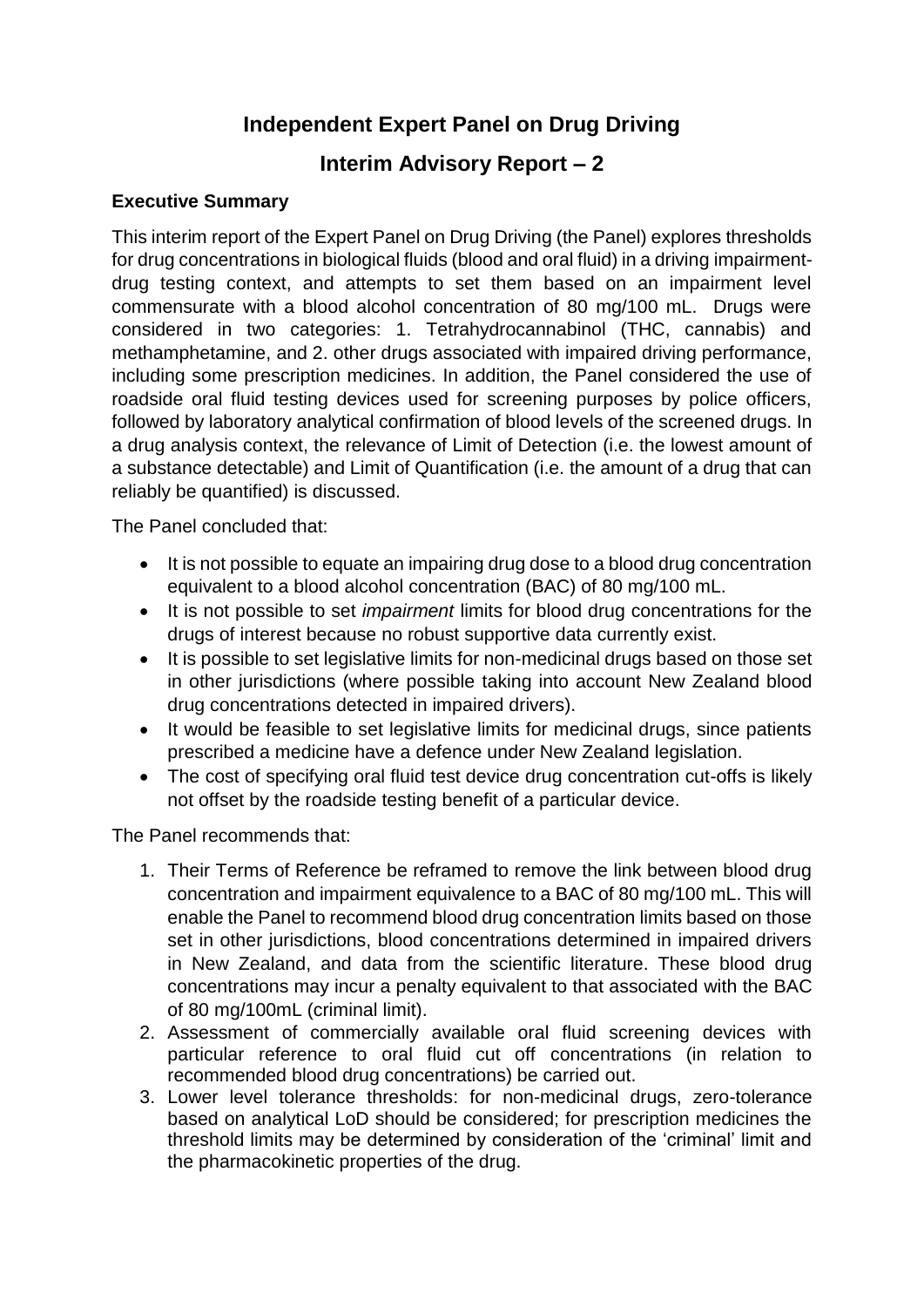## **Introduction**

The Expert Panel on Drug Driving (the Panel) was appointed in May 2020. The Panel is tasked with advising Ministers on blood and oral fluid concentration thresholds associated with driving impairment for an array of drugs with a view to incorporating the values in legislation for a compulsory random roadside oral fluid testing scheme (Land Transport (Drug Driving) Amendment Bill 2020 (317-1)). The Panel's Terms of Reference reflect important components of the design of the roadside testing scheme, namely:

- The 'blood-drug' limits to be specified in legislation based on drug concentrations in blood that align with impairment equivalent to a bloodalcohol concentration of 80 mg of alcohol per 100 mL of blood.
- The low-level tolerance thresholds to be applied to the detection of drugs in blood by the Institute of Environmental Science and Research.
- The cut-off thresholds to be included in oral fluid testing devices (noting that this will require alignment with the procurement process by Police and the technical limitations of any device procured).
- Any other matters that may be referred to it by Joint Ministers.

A number of jurisdictions have already introduced, or are moving towards the introduction of legal 'blood-drug' limits for illicit drugs and/or medicines, including the United Kingdom, Norway, and several jurisdictions in North America. Like alcohol, these limits have been established as a proxy for impairment, based on scientific research about the impairing effects of different dosages of drugs. The Panel has considered the findings of these jurisdictions in its deliberations.

Initially, the Panel considered which drugs should have legislative limits. This decision-making process was based on New Zealand data linking road traffic accidents with the presence of these drugs in the drivers' blood samples (impaired, hospitalised and deceased driver samples analysed by ESR). Having determined which drugs to consider, the Panel examined the scientific literature, reports of similar expert panels, and findings from other jurisdictions in order to consolidate international thinking on the subject.

The drugs the Panel concluded should have legislative limits fall into two distinct categories:

- 1. Methamphetamine and THC (see Interim Advice Report: *Proposed Blood Limits for Methamphetamine and THC*, July 2020)
- 2. Other drugs associated with impaired driving performance, including: *Opioids* – buprenorphine, codeine, dihydrocodeine, fentanyl, methadone, morphine, oxycodone, tramadol. *Sedatives* – alprazolam, clonazepam, diazepam, lorazepam, midazolam, nitrazepam, oxazepam, temazepam, triazolam, zopiclone. *Others* – ketamine, amphetamine, 3,4-methylenedioxymethamphetamine (MDMA), cocaine, gamma-hydroxybutyrate (GHB).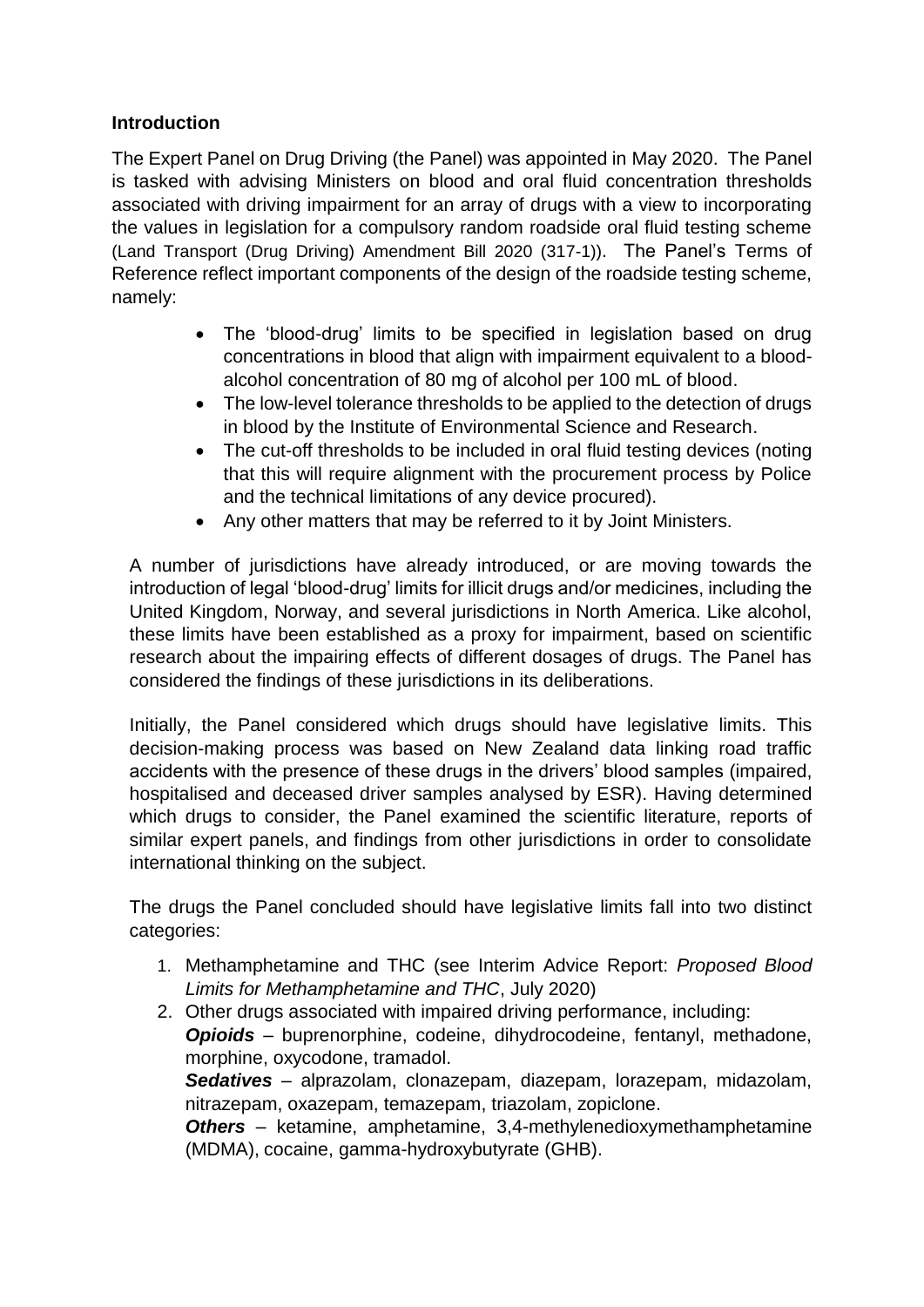After considerable research in the scientific literature and in-depth discussion, the Panel concluded that it is impossible to equate the dose of the above drugs with a particular blood concentration and its concomitant pharmacological effect(s). In addition, in this Interim Report, the Panel's findings aligned to the Terms of Reference will be discussed in conjunction with international approaches to setting biological fluid concentration thresholds for drug driving. As a result of these deliberations, the Panel wishes to propose a set of realigned Terms of Reference that it considers achievable.

## **Setting criminal drug limits based on impairment equivalence to 80 mg/100 mL blood alcohol**

A key facet of the Terms of Reference is that 'criminal limits [should be] based on drug concentrations in blood that align with drink driving measures of impairment, being equivalent to a blood-alcohol limit of 80 mg of alcohol per 100 mL of blood (above which a driver would commit a criminal offence).' For the reasons briefly outlined in the introduction to this report, this goal is not achievable. However, it is important that the scientific reasoning underpinning this conclusion is set in the context of drug use and abuse, as follows.

The degree of impairment for a particular drug, including alcohol, is a combination of pharmacodynamics (effects of a drug at its biological targets) as well as pharmacokinetics (the drug's concentrations in blood, oral fluids or other tissues such as brain, where the drug has its effect). Whilst there will be a relationship between the concentration of a drug at its target and its ability to impair driving skills, as well as a relationship between the exposure to a drug and the concentration achieved in a body fluid, there is no simple relationship between the dose of a drug and the resultant impairment of driving.

The drugs of interest (listed above) do not exert their effects at the same pharmacological targets within the body, and even within the same class of drugs, such as the opioids or the sedatives, different members of the class have different potencies. Thus, they have different pharmacodynamic properties.

The concentration of a drug in blood and oral fluid at any given time is dependent not just on the dose itself, but also factors such as:

- Route of administration
- Time since the last dose
- Cumulative effect(s) of previous doses
- Ability of an individual to eliminate the drug from their body.

For example, intravenous administration leads to instantaneous peak blood concentrations, inhalation to a rapid blood peak, whereas oral administration often results in relatively slow time to blood peak concentration, which can be several minutes to hours after the dose.

In addition, there is exposure to the complete dose immediately if it is administered intravenously, whereas oral doses are subject to a process termed first pass effect,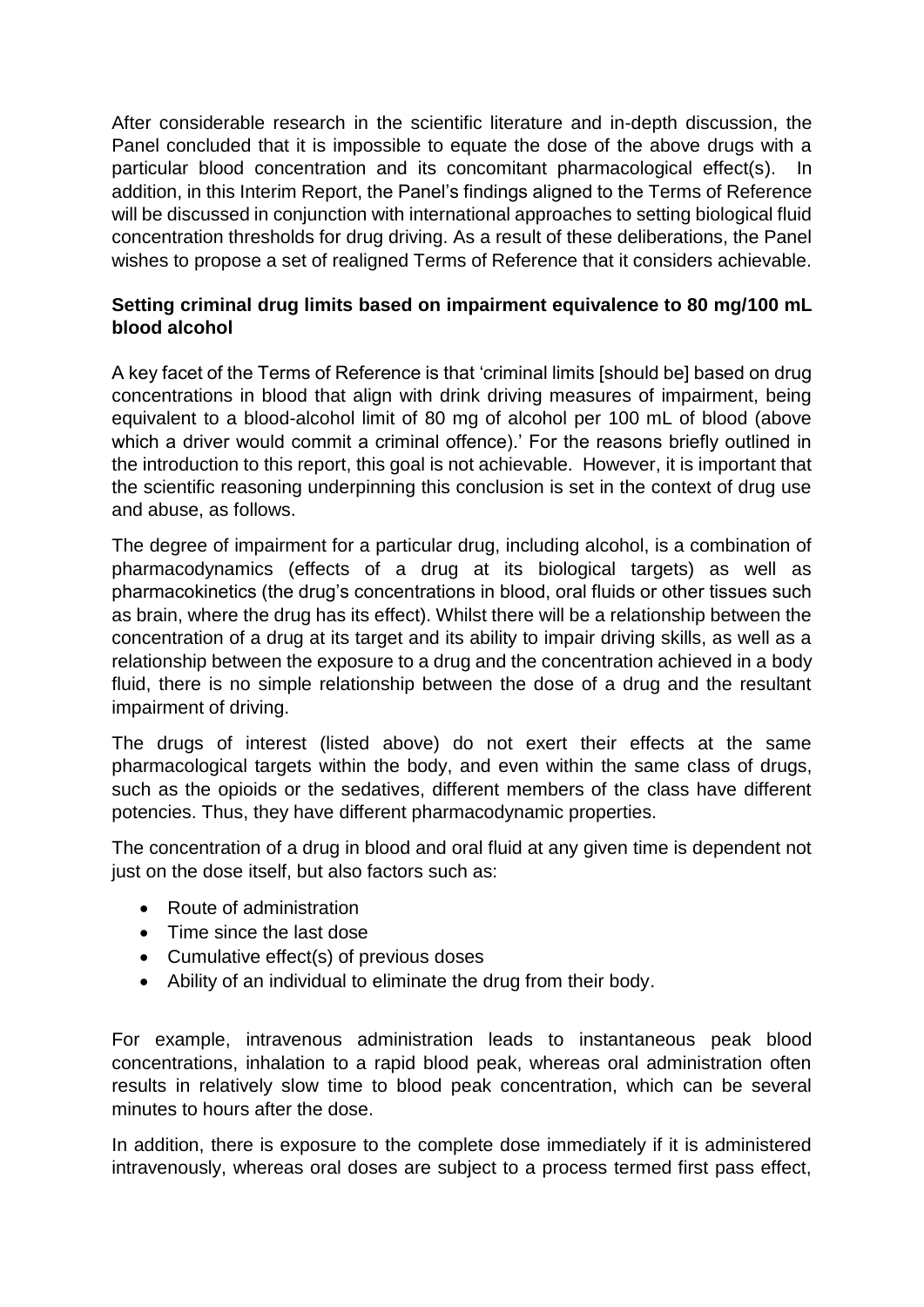whereby some of the dose is removed from the body *before* it can reach the target site. For example, a drug taken orally is absorbed from the intestine into blood vessels which go directly to the liver – the liver metabolises the drug (which might make it less active) before it is released into the general circulatory system. Once the drug enters the circulatory system, its concentration in blood declines as the drug distributes into tissues (e.g., the brain) and is eliminated from the body (e.g., in urine). The mechanisms for absorption, distribution, metabolism and elimination for the drugs of interest vary, thus the pharmacokinetics for each drug will also differ.

It is well accepted that alcohol can effect driving performance and that there is a strong correlation between increasing BAC and increased crash risk. The determination of risk associated with alcohol use is possible because of the prevalence of use, legality of the drug, and ease of analysis. This has made it possible to carry out large epidemiological studies of alcohol use and crash risk. The legislative BAC limits are set at a level of **crash risk** deemed to be acceptable to government.

It is possible that a similar correlation could be determined for the drugs of interest. However, to date there is a paucity of studies due to illegality of the drug, (in)frequency of use and inconsistency of analytical methodology employed. For the studies that have been undertaken, a *dose* that caused impairment may have been reported but not the *concentration* of the drug *at the time* of impairment. For forensic purposes of roadside testing, it is the *concentration-dependent impairment at the time* of testing that is critical, not the *dose* that the driver took.

**The Panel concludes** that in the absence of such evidence, it is not possible to align specific blood drug concentrations to a degree of impairment that equates to a BAC of 80 mg/100 mL.

## **Methamphetamine and tetrahydrocannabinol (THC)**

The Panel has recommended legislative limits for both methamphetamine and tetrahydrocannabinol (THC) (Interim Advice Report: *Proposed Blood Limits for Methamphetamine and THC*, July 2020). The recommended limits are based on the concentrations of methamphetamine and THC detected in New Zealand drivers who failed to satisfactorily complete a Compulsory Impairment Test (CIT). This is robust confirmation that these drivers were impaired and unsafe to drive at the time the CIT was applied. However, since blood samples for drug analysis were taken later (e.g., at the police station), and drug concentrations may have decreased significantly from the time the driver was stopped, the blood drug concentrations cannot be compared directly to a BAC of 80 mg/100 mL.

**The Panel concludes** that it is not possible to equate their previously recommended methamphetamine and THC blood concentration limits with a BAC of 80 mg/100 mL impairment level.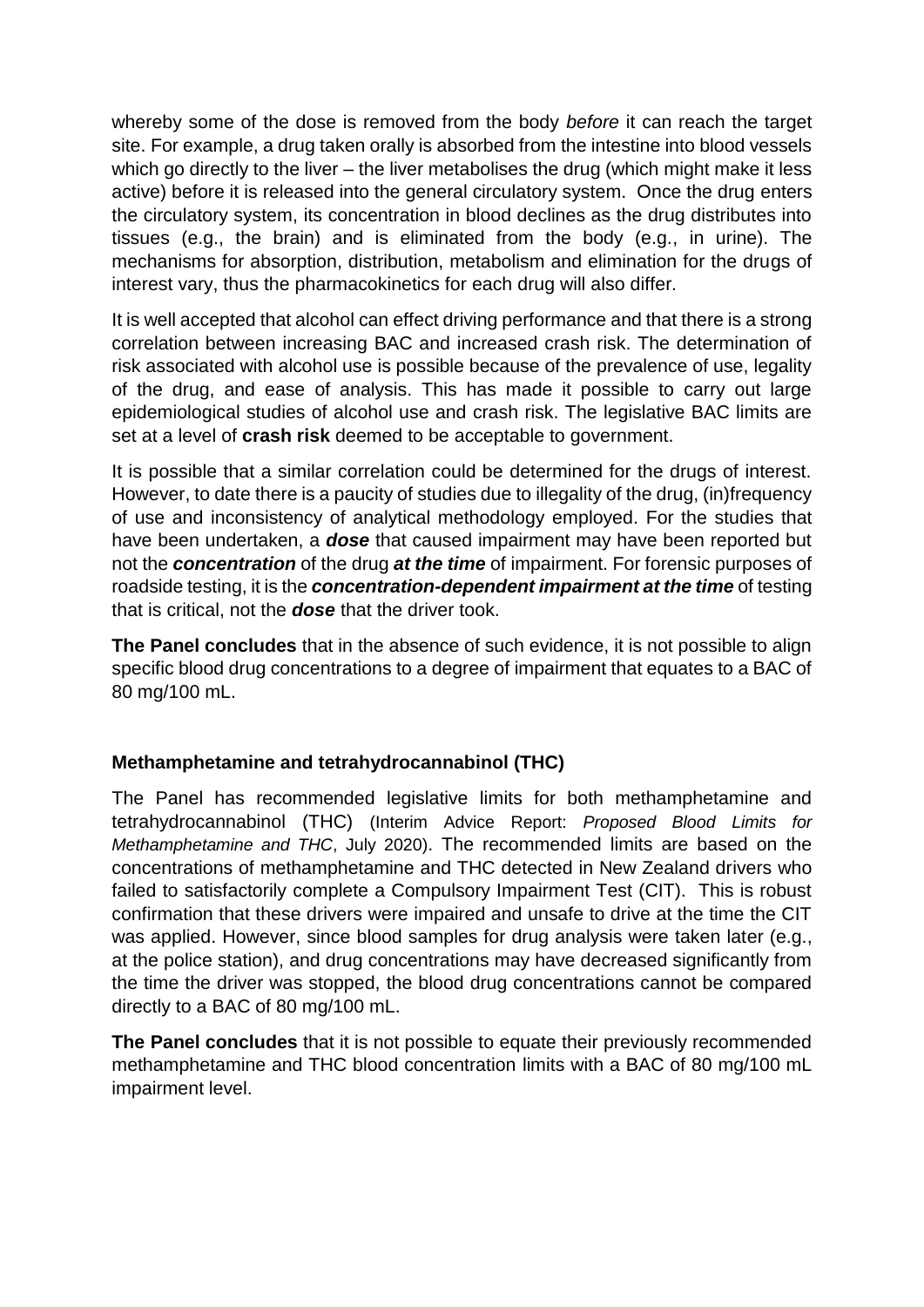## **Legislative limits for 'other' drugs**

The Panel agrees that, if possible, legislative limits should be set for the following drugs: buprenorphine, codeine, dihydrocodeine, fentanyl, methadone, morphine, oxycodone, tramadol, alprazolam, clonazepam, diazepam, lorazepam, midazolam, nitrazepam, oxazepam, temazepam, triazolam, zopiclone, ketamine, amphetamine, MDMA, cocaine and GHB.

All of these drugs have been associated with increased crash risk in the scientific literature, and they have all been detected in impaired drivers in New Zealand. However, due the lower incidence of detection, and when detected there is often the presence of at least one other drug of interest (including alcohol), a recommendation of blood drug limits determined in a similar way to methamphetamine and THC cannot be made.

**The Panel concludes** that it is not possible to set limits equivalent to a BAC of 80 mg/100 mL for selected 'other' drugs because no robust supportive data exist.

### **Blood drug limits set by other jurisdictions**

The Panel agrees that it is possible to recommend blood drug concentration limits based on those set by other jurisdictions. However, it is important to understand the basis upon which other jurisdictions have set their legal limits before accepting them.

#### **International approaches to setting concentration thresholds for drug driving**

Three approaches to setting a concentration threshold for a psychoactive drug in relation to road traffic legislation have been used in other jurisdictions.

- 1. Zero tolerance' approach: this equates to a complete ban on the use of a specified drug whilst driving. The 'zero tolerance' approach regards any amount of drug detected in a specified body fluid as unacceptable; the limit of detection (LoD; i.e. the lowest amount detectable) of the analytical method used is important for this approach.
- 2. Proof of impairment approach: this uses impairment testing in conjunction with drug analysis.
- 3. Per se approach: this is based on the detection of a drug above a defined cut-off blood (or other biological fluid) concentration.

#### **Setting per se thresholds**

Per se thresholds can be analytical and set at the laboratory's LoD (i.e. akin to 'zero tolerance') or the threshold can be technical and based on the laboratory's limit of quantification (LoQ) – this is the amount of drug the laboratory can reliably quantify in a sample.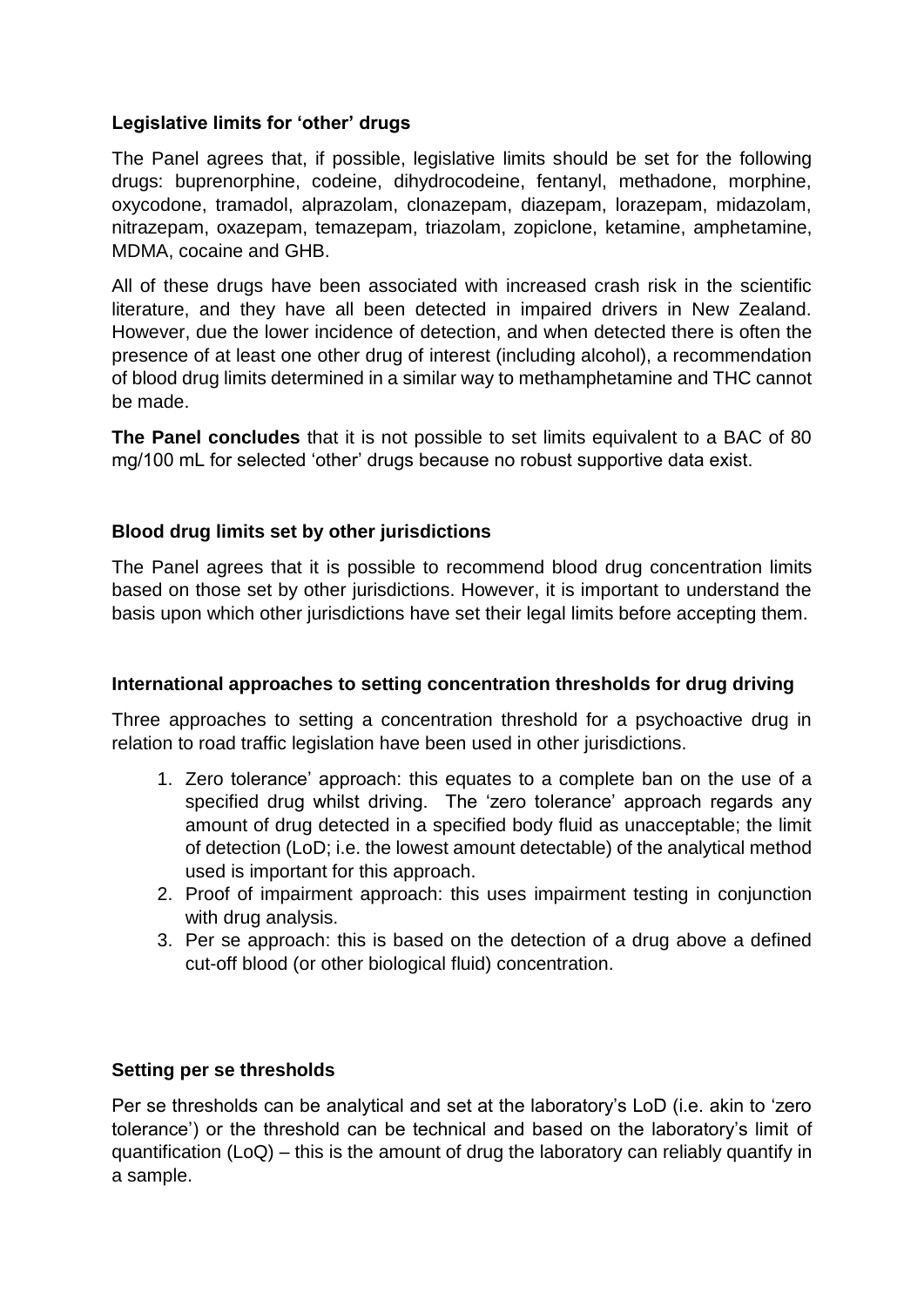On the other hand, the threshold can specifically relate to the effects of a drug and can be set to the biological fluid concentration of the drug at which an effect on driving ability has been shown to occur. A 'lower effect threshold' can be set at the lowest concentration where an effect on driving has been observed (this accounts for effect (e.g., impairment variability).

A per se threshold can also relate to risk. In this case, a blood drug concentration threshold is set at a level which is associated with an unacceptable crash risk. This is the risk-based approach used in New Zealand to set blood alcohol limits where a BAC of 50 mg/100 mL is associated with a particular crash risk and 80 mg/100 mL is associated with a greater and unacceptable crash risk.

Using the risk approach to set per se thresholds requires good estimates of crash risk versus blood (or other biological fluid) drug concentrations. Estimates of crash risk can be obtained from three main sources:

- Prevalence (and concentrations) of specific drugs or drug classes in biological fluids from drivers who have crashed compared with those who have not crashed.
- Culpability analysis where the proportion of culpable drivers using a particular drug is compared with the proportion of drivers not using the drug.
- Data obtained from databases and registries.

The Panel assessed reports from other expert panels – their per se limits for various drugs are tabulated in Appendix 1. Excerpts from reports written by other expert panels are also included in Appendix 2. These reports illustrate the difficulties associated with determining per se limits in a scientifically robust manner. None of the other panels have tried to equate the impairing effects of the drugs at a particular blood concentration to the effects of alcohol at a particular blood concentration.

## In brief:

The **Canadian panel** (2017) recommended per se limits for cocaine, GHB, methamphetamine and THC. Zero-tolerance limits were recommended for other illicit drugs.

The **UK panel** (2013) determined the feasibility of establishing and making recommendations for thresholds using estimates of traffic risk, epidemiological evidence and experimental studies. Their recommendations were accepted only for benzodiazepines. The legislative limits (2015) for medicinal drugs were set to ensure that patients would not be dissuaded from taking their prescribed medication for fear of exceeding statutory limits. For illicit drugs, a zero-tolerance limit was set, while making allowance for possible accidental exposure (e.g., exposure to smoke from illicit users).

The **Norwegian panel** (2010) assessed the effects seen after consumption of drugs by non-dependent individuals. The maximum blood drug concentration determined for an intoxicating dose of a drug was considered equivalent to a BAC of 100 mg/100 mL. This concentration was considered the criminal limit. The blood drug concentration divided by 5 (the scientific rationale for this is unclear) was considered equivalent to a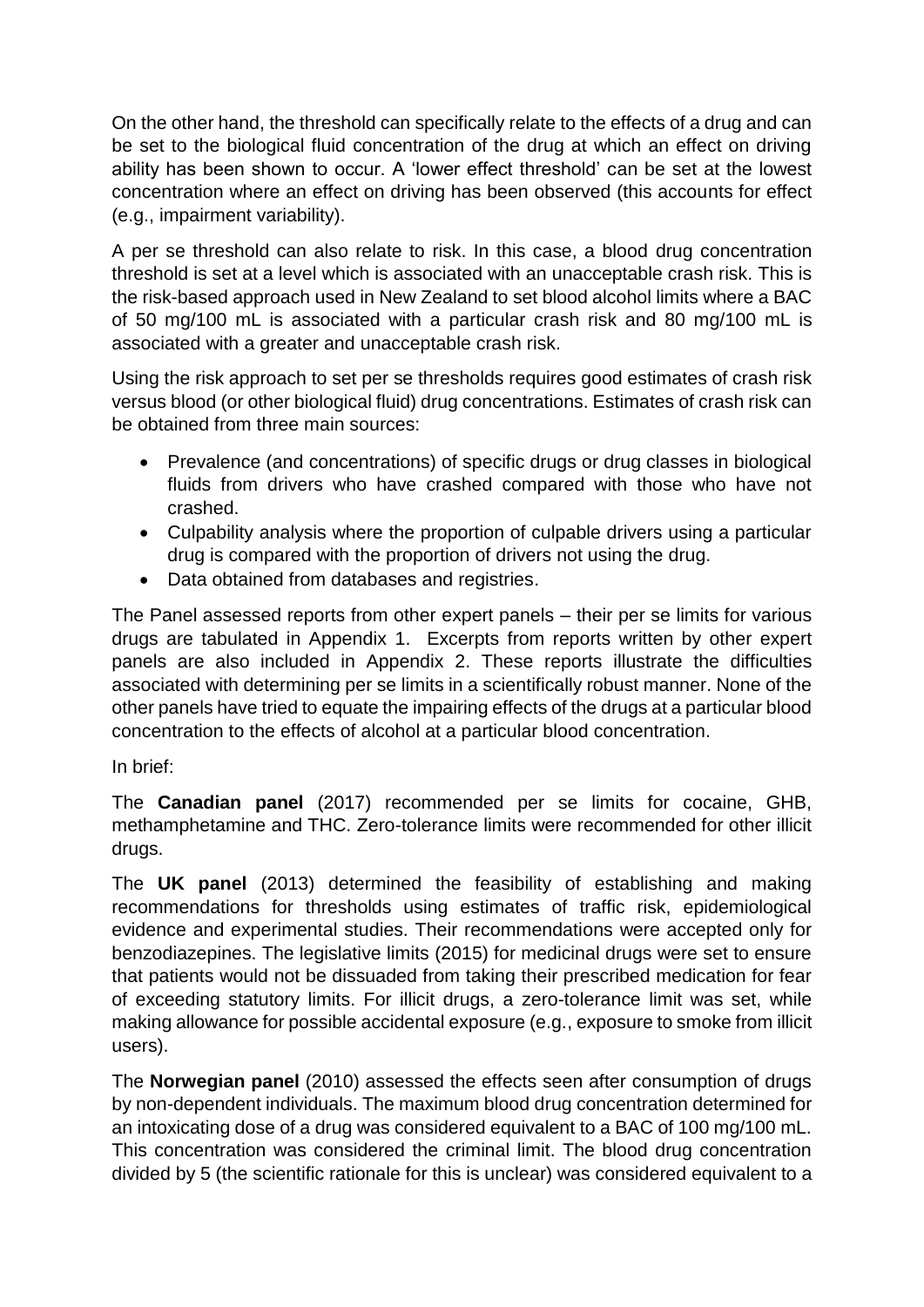BAC of 20 mg/100 mL and was termed the prohibition limit. Per se limits have been used in Norway since 2012.

Legislative limits have been used in **Denmark** since 2007. The blood drug concentrations are based on the lower concentration limits typically associated with pharmacological effects as reported in the scientific literature.

**The Panel concludes** that it would be possible to set legislative limits for nonmedicinal drugs based on those set in other jurisdictions and, where possible, that blood concentrations previously detected in impaired drivers in New Zealand should be taken into account.

Furthermore, the Panel considers that it would be possible to set legislative limits for medicinal drugs since patients prescribed a medicine have a defence under New Zealand legislation, which ensures that per se limits will target only illicit users of the drug.

Finally, while exceeding the statutory drug limit will likely incur a penalty akin to that associated with driving with a BAC of 80 mg/100 mL or more, it will not be possible to equate impairment associated with the drug at its statutory limit with impairment due to a BAC of 80 mg/100 mL for that individual.

#### **Recommendation 1**

Reframe the Panel's Terms of Reference to remove the link between blood drug concentration and impairment equivalence to a BAC of 80 mg/100 mL. This will enable the Panel to recommend limits for blood drug concentrations taking into account those set in other jurisdictions, blood concentrations determined in impaired drivers in New Zealand, and data from the scientific literature.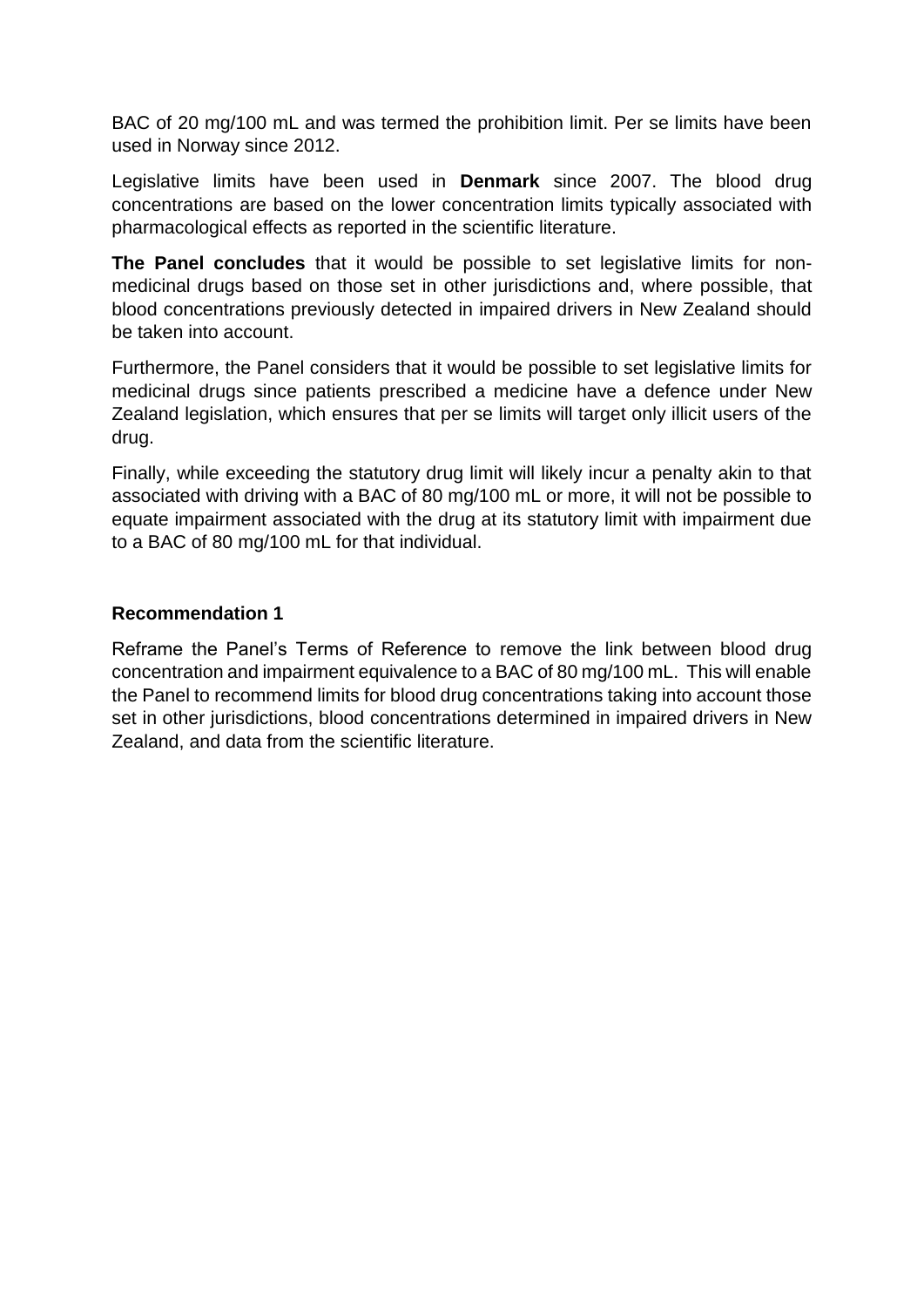# **Applying low-level threshold testing to blood and oral fluids**

The Panel's Terms of Reference state that 'Both the low-level thresholds [are] to be applied to the detection of drugs in blood and the cut-off thresholds [that are] to be included in oral fluid testing devices are intended to be set at levels that avoid penalising drivers who have:

- accidental or passive exposure to drugs,
- low residual levels of a drug in their blood due to previous use but have not recently used drugs,
- consumed standard prescription doses of some medicines.

To achieve the above it is important to understand the relationship between blood and oral fluid concentrations of drugs and to set the latter in the context of the test devices' capabilities.

### **Blood versus oral fluid drug concentrations**

At any given time, the concentration of a drug in oral fluid is not necessarily the same as the concentration in blood. The ratio of the drug concentration in oral fluid to blood varies according to the route of administration and relates to the time that the drug was last taken. In short, there is often not a simple relationship between blood and oral fluid concentrations for a particular drug at a particular time.

## **Oral fluid testing devices**

The cut-off drug concentrations for commercially available testing devices are generally aligned to oral fluid concentrations set in Standards. These Standards are most commonly applied to (and were developed for) workplace safety, and the recommended cut-offs are accepted as indicative of recent drug use rather than historical use or accidental exposure.

The commercially available oral fluid testing devices that are suitable for roadside testing are currently used in several jurisdictions. Their drug concentration cut-offs cannot be reset by the operator. The Panel considers it unlikely that it would be cost effective to commission a specific test device for New Zealand-specific oral fluid levels.

The commercially available oral fluid testing devices that detect opiates and benzodiazepines can detect more than one drug in each of the drug classes. This covers a wide range of concentrations of individual drugs.

**The Panel concludes** that the cost of specifying oral fluid test device drug concentration cut-offs is not offset by the benefit, since there is such a poor correlation between oral fluid and blood drug concentrations.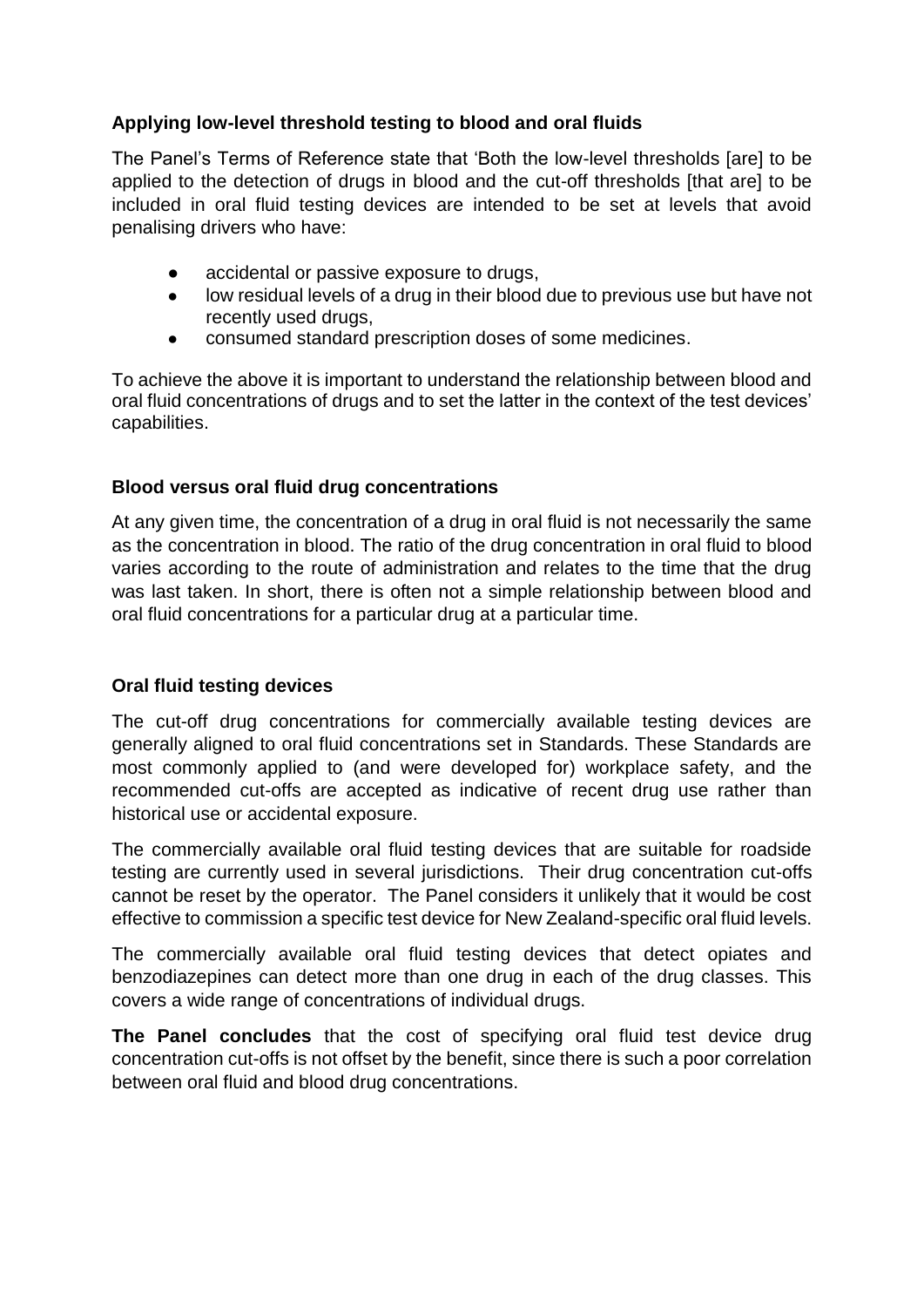## **Recommendation 2**

Assess commercially available devices with particular reference to oral fluid cut off concentrations in relation to recommended blood drug concentrations.

# **Low drug concentration thresholds in biological fluids**

Choosing an appropriate analytical device for biological samples (including blood and oral fluid) is very important, as is the correct interpretation of the results. To set this in context, sophisticated laboratory analytical techniques can detect extremely low drug concentrations, which might have no significance in terms of pharmacological activity (e.g., driving impairment) of the test drug. Therefore, in this context a reliable quantification limit is required (i.e. LoQ). On the other hand, if a zero-tolerance approach for a particular drug is implemented, we would need a detection limit as low as possible, but would not necessarily need to quantify the drug (i.e. LoD).

Other key issues are accidental and passive exposure to drugs (e.g., cannabis sidestream smoke). Very few drugs are likely to be present in blood samples due to accidental or passive exposure, which means that laboratory testing is unlikely to give false positives in terms of drug use. However, since drug contaminated air might be inhaled through the mouth, it is possible that the drug will be detected in oral fluids. This means that the roadside screening might be positive, but the confirmatory laboratory test would likely be negative.

Low-level tolerance thresholds should not be based on the consumption of standard prescription doses because consumption of such doses may lead to impairment. However, some drugs are not eliminated rapidly and may be detected for a longer period than any significant impairment is manifested. Furthermore, the sensitivity of laboratory analyses means that some drugs may be detected for a longer period than their pharmacological effects.

As discussed previously in this report, low-level detections may need to be determined for each drug in a different way. The three options are:

- LoD (oral fluid or blood)
- LoQ (laboratory-based analysis)
- A proportion of the 'criminal' limit taking into consideration the pharmacokinetic properties of the drug.

LoDs and LoQs for different drugs can be comfortably determined as part of an analytical method validation process.

## **Recommendation 3**

For non-medicinal drugs: apply zero-tolerance and use LoD.

For prescription medicines: use either a proportion of the 'criminal' limit or the LoQ following laboratory analysis.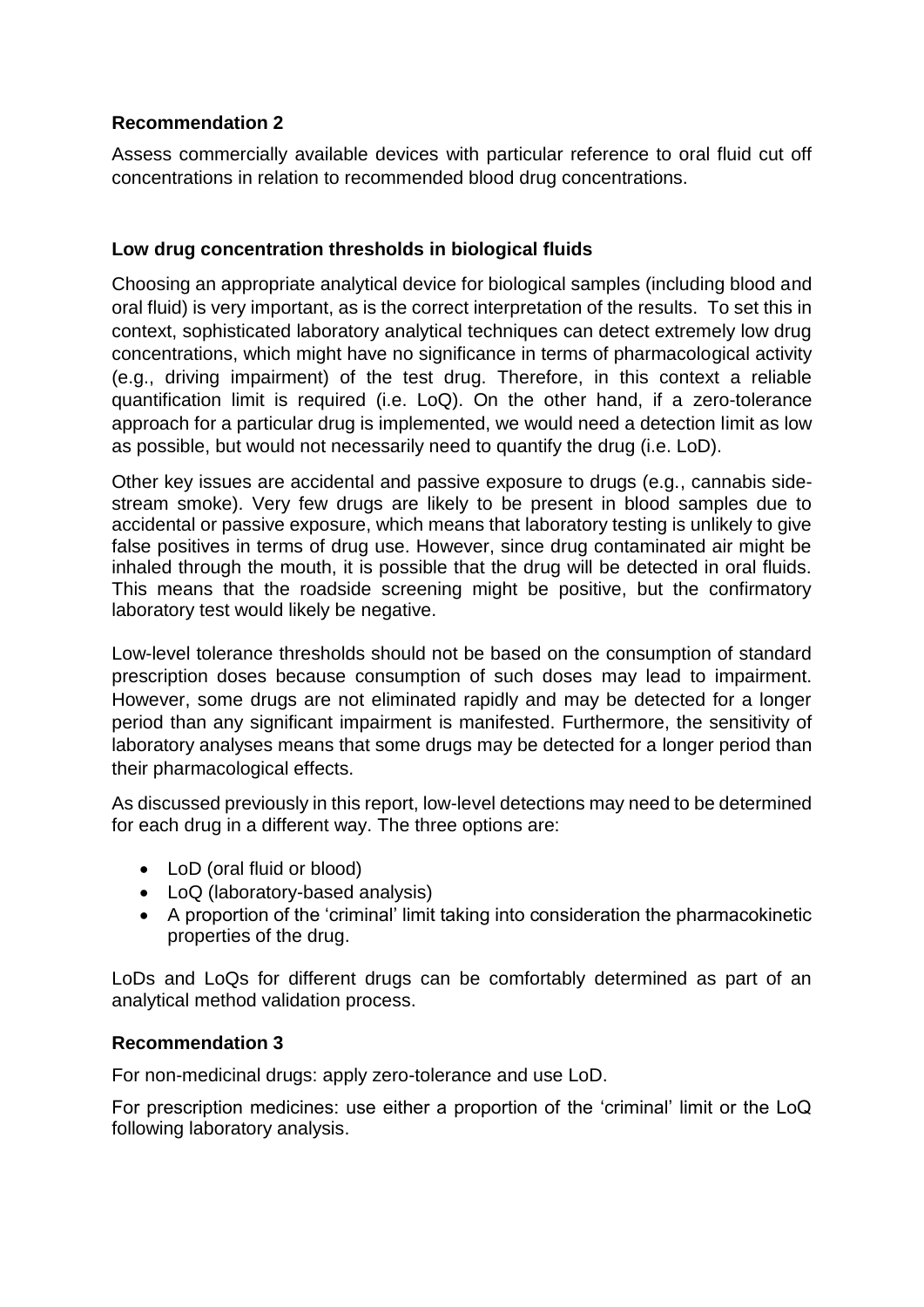# **Independent Expert Panel on Drug Driving**

Dr Helen Poulsen (Chair) Dr Sharon Kletchko Andrew McGlashen Professor Ian Shaw Associate Professor Malcolm Tingle

**9 th September, 2020 (Final minor amendments approved by Chair 16th September 2020)**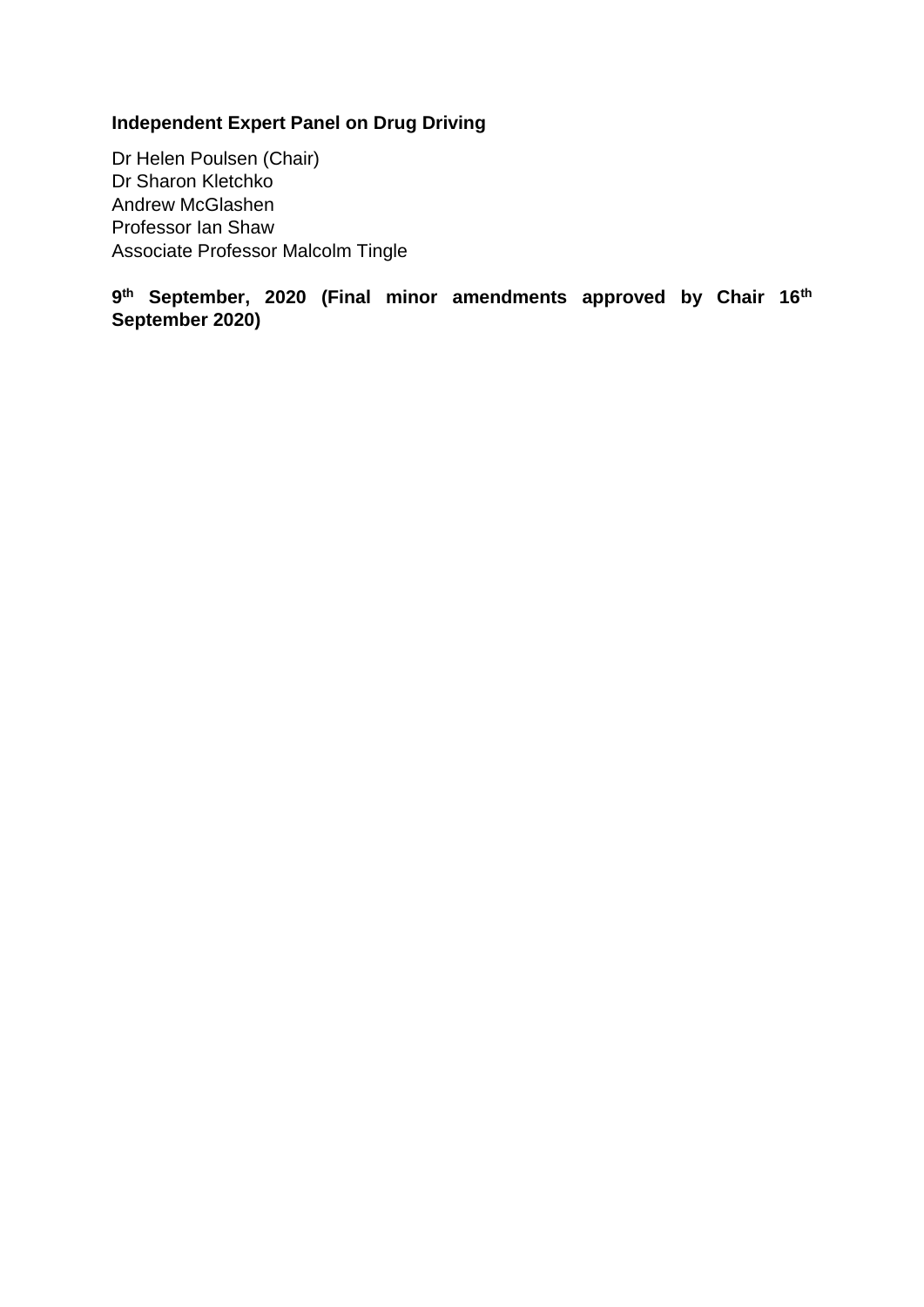| <b>Drug</b>                | <b>UK</b><br>(legislative) | <b>UK</b><br>(recommended<br>by Expert Panel) | Norway (equivalent<br>to BAC 20 mg/100<br>$mL$ ) | Norway<br>(equivalent to BAC<br>50 mg/100 mL) | Norway<br>(equivalent to BAC<br>120 mg/100 mL) | <b>Denmark</b>            | <b>Netherlands</b> | Canada<br>(recommended<br>by Committee) |
|----------------------------|----------------------------|-----------------------------------------------|--------------------------------------------------|-----------------------------------------------|------------------------------------------------|---------------------------|--------------------|-----------------------------------------|
| <b>Blood concentration</b> | ng/mL                      | ng/mL                                         | ng/mL                                            | ng/mL                                         | ng/mL                                          | ng/mL                     | ng/mL              | ng/mL                                   |
| alprazolam                 | X                          | X                                             | 3                                                | 6                                             | 15                                             | 5.3                       | x                  | X                                       |
|                            | 250                        | 600                                           | 41                                               |                                               |                                                | 21                        |                    |                                         |
| amphetamine                |                            |                                               |                                                  | X                                             | X                                              |                           | x                  | X                                       |
| buprenorphine              | X                          | X                                             | 0.9                                              | X                                             | X                                              | 0.53                      | x                  | X                                       |
| clonazepam                 | 50                         | 50                                            | 1.3                                              | $\sqrt{3}$                                    | 8                                              | 5.3                       | x                  | X                                       |
| cocaine                    | 10                         | 80                                            | 24                                               | X                                             | X                                              | 21                        | 50                 | 30                                      |
| codeine                    | $\mathsf{x}$               | X                                             | 9                                                | X                                             | X                                              | X                         | x                  | X                                       |
| diazepam                   | 550                        | 550                                           | $\overline{57}$                                  | 143                                           | 342                                            | 110                       | X                  | $\pmb{\mathsf{X}}$                      |
| fentanyl                   | X                          | x                                             | 0.34                                             | X                                             | X                                              | x                         | x                  | $\mathsf{x}$                            |
| GHB                        | $\mathsf{x}$               | X                                             | 10300                                            | 30900                                         | 123600                                         | $\boldsymbol{\mathsf{x}}$ | x                  | 10000                                   |
| ketamine                   | 20                         | 200                                           | 55                                               | 137                                           | 329                                            | X                         | X                  | zero                                    |
| lorazepam                  | 100                        | 100                                           | X                                                | X                                             | X                                              | $\overline{21}$           | x                  | X                                       |
| <b>MDMA</b>                | 10                         | 300                                           | 48                                               | X                                             | $\boldsymbol{\mathsf{x}}$                      | 21                        | X                  | $\mathsf{x}$                            |
| methadone                  | 500                        | 500                                           | 25                                               | X                                             | $\boldsymbol{\mathsf{x}}$                      | 53                        | x                  | $\mathsf{x}$                            |
| methamphetamine            | 10                         | 200                                           | 48                                               | X                                             | X                                              | 21                        | 50                 | 50                                      |
| midazolam                  | $\mathsf{x}$               | X                                             | 33                                               | $\pmb{\times}$                                | X                                              | X                         | X                  | $\mathsf{x}$                            |
| morphine                   | 80                         | $\overline{80}$                               | $\mathsf g$                                      | $\overline{24}$                               | 61                                             | 10                        | $\pmb{\mathsf{x}}$ | $\mathsf{x}$                            |
| nitrazepam                 | X                          | X                                             | 17                                               | 42                                            | 98                                             | 21                        | x                  | X                                       |
| oxazepam                   | 300                        | 300                                           | 172                                              | 430                                           | 860                                            | 110                       | X                  | X                                       |
| oxycodone                  | $\mathsf{x}$               | $\mathsf{x}$                                  | 16                                               | X                                             | X                                              | X                         | x                  | $\mathsf{x}$                            |
| temazepam                  | 1000                       | 1000                                          | $\mathsf{x}$                                     | X                                             | $\boldsymbol{\mathsf{x}}$                      | X                         | x                  | $\mathsf{x}$                            |
| <b>THC</b>                 | $\overline{2}$             | 5                                             | 1.3                                              | 3                                             | $\boldsymbol{9}$                               | 1.1 <sup>1</sup>          | 3                  | $2$ to $5$                              |
| tramadol                   | X                          | x                                             | 53                                               | X                                             | X                                              | X                         | X                  | X                                       |
| triazolam                  | $\mathsf{x}$               | x                                             | $\pmb{\times}$                                   | X                                             | $\mathsf{x}$                                   | $\pmb{\times}$            | x                  | X                                       |
| zopiclone                  | $\boldsymbol{\mathsf{x}}$  | X                                             | 12                                               | 23                                            | 58                                             | 11                        | x                  | X                                       |

### **Appendix 1 – Per se limits from international jurisdictions**

 $\overline{\phantom{a}}$ 

<sup>&</sup>lt;sup>1</sup> In 2017 Denmark introduced a progressive sanctioning scale for THC similar to Norway. Fines or prison time increase based on the level of THC identified (low = 1 ng/mL, medium = 3 ng/mL and high = 9 ng/mL), and the number of previous offences.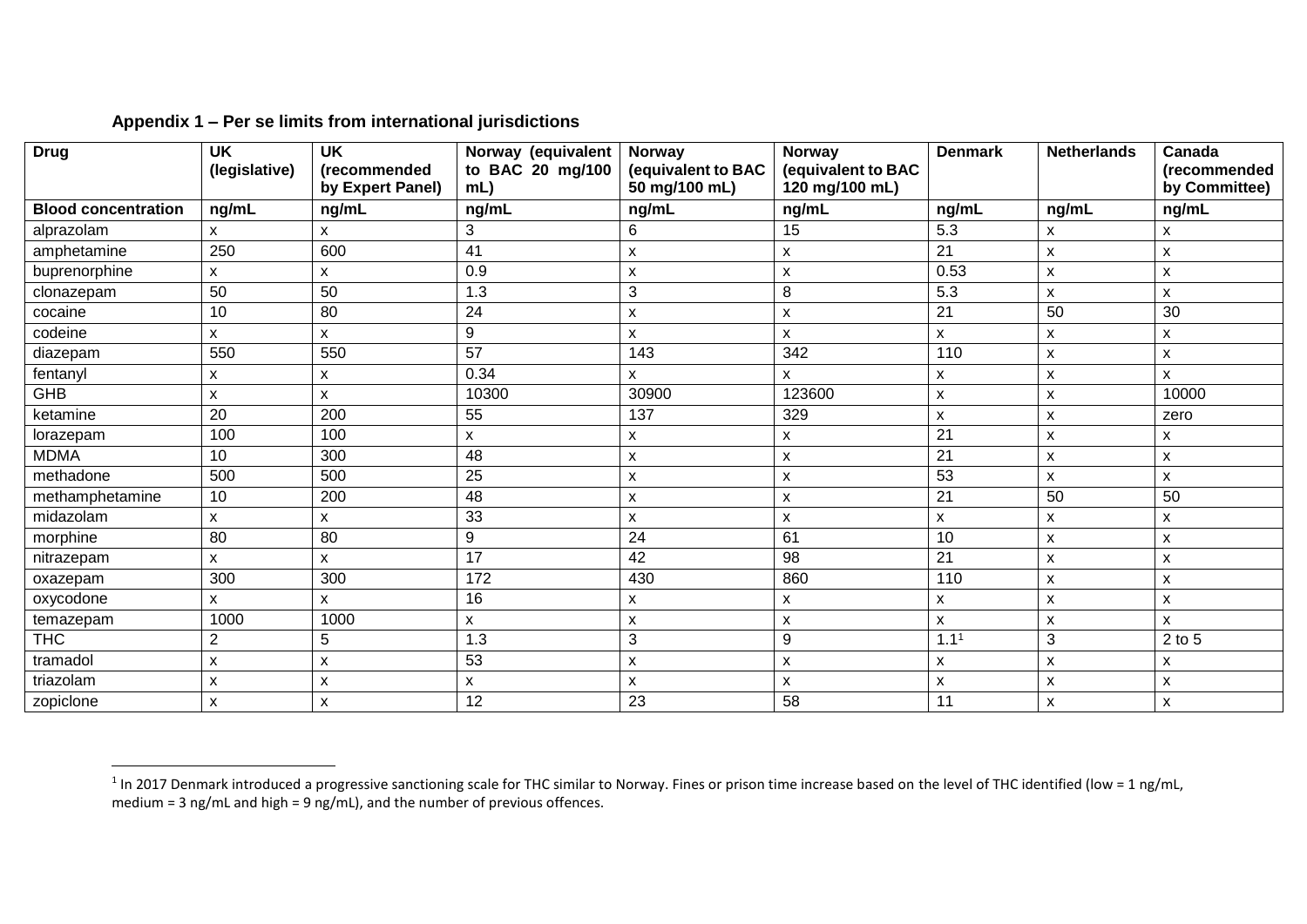## **Appendix 2 – Excerpts from international reports**

#### **Excerpt of report from Drugs and Driving Committee (2017) - Canada**

"While many jurisdictions have introduced per se limits to help with drug-impaired driving enforcement, to date there has not been a consistent approach used in the development of this type of legislation. Per se limits specify the concentration of a particular drug in the blood or other bodily fluid at or above which it is an offence to operate a motor vehicle, irrespective of any observed driving impairment. As such, the court needs only to determine if the individual's drug concentration was at or above the specified threshold to determine guilt.

In Canada, a per se limit of over 80 mg of alcohol in 100 mL of blood has been in place since 1969. This per se limit is supported by the epidemiological relationship between blood alcohol concentration (BAC) and crash risk, experimental closed-course driving studies,

and laboratory studies of alcohol-induced impairment on specific driving-related tasks and functions. Unlike alcohol, one of the challenges for many potentially impairing drugs is that there is not currently substantive and consistent scientific evidence upon which to base per se limits.

The interest in utilizing a per se approach is an attempt to simplify the adjudication process, facilitate enforcement, and enhance deterrence. Together, these factors can have a positive impact on traffic safety. Research has determined that alcohol per se laws are associated with a 14%-15% reduction in alcohol-related fatal crashes. The relative simplicity of per se laws, their widespread acceptance, and the demonstrated effectiveness of alcohol per se laws, have bolstered the call that similar limits be established for other drugs in Canada.

1985, a National Institute on Drug Abuse (NIDA) sponsored consensus development panel (Consensus Report, 1985) stated "In order to establish that use of a drug results in impairment of driving skills and to justify a testing program to respond to this hazard, certain facts must be available."

1) The drug can be demonstrated in laboratory studies to produce a dose-related impairment of skills associated either with driving or with related psychomotor functions.

2) Concentrations of the drug and/or its metabolites in body fluids can be accurately and quantitatively measured and related to the degree of impairment produced.

3) Such impairment is confirmed by actual highway experience.

4) Simple behavioural tests, such as can be done at the roadside by police officers with modest training, can indicate the presence of such impairment to the satisfaction of courts.

5) A range of concentrations of the drug can be incorporated in laws relating to impaired driving as ipso facto evidence.

These criteria have been met for ethanol. It is not certain that they can be met for other drugs that are now of concern to highway safety.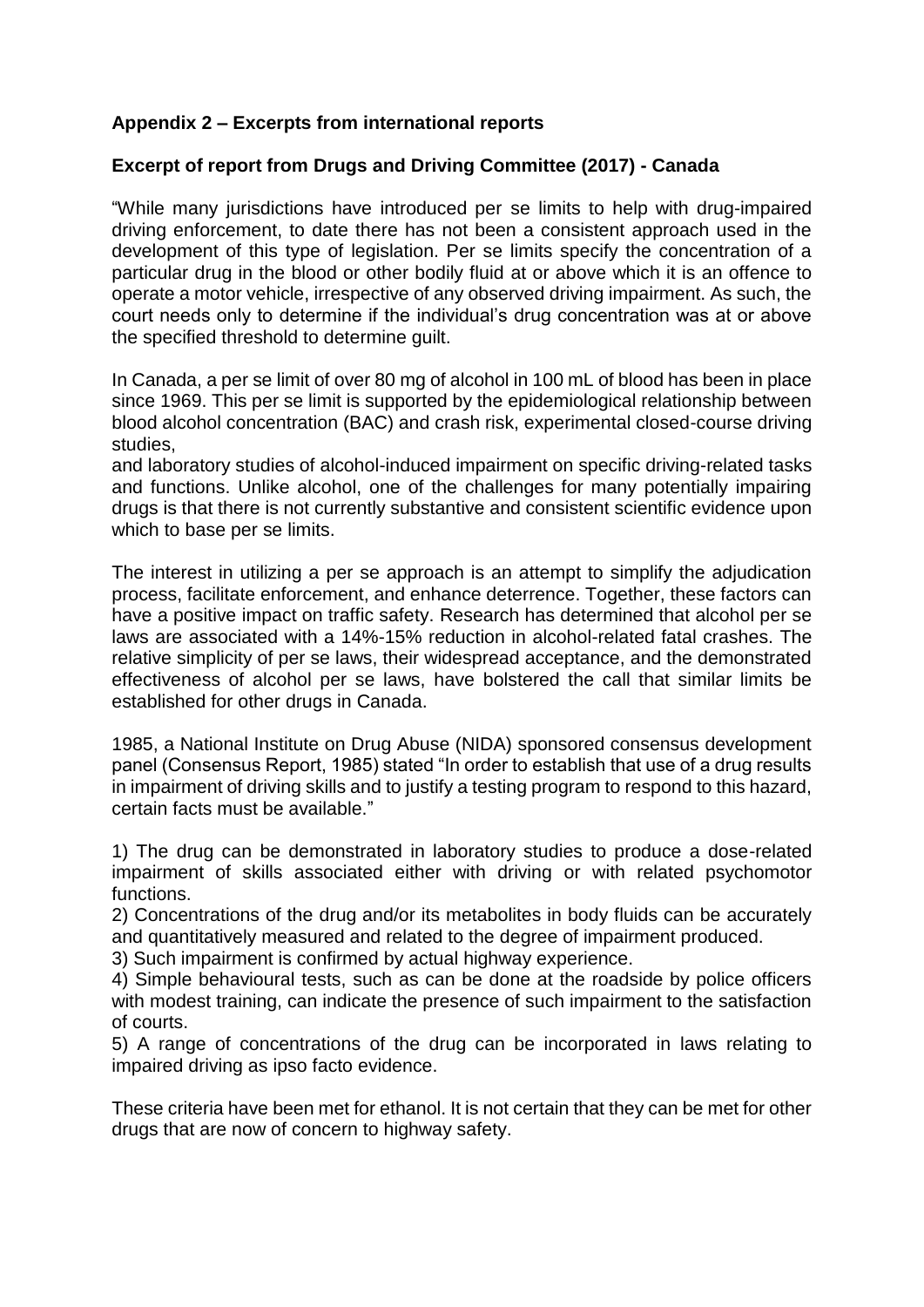It remains challenging to fulfil all five aforementioned criteria for many drugs for several reasons: relevant laboratory studies are limited in part due to the medical and ethical issues with administering illicit drugs and/or prescription drugs to subjects at the elevated levels detected in impaired driving populations; interpretation of crash and fatality data is complicated by the prevalence of poly-drug use in such cases. Further complications with these data include: the potential for drug concentrations to alter due to variable timeliness of sample collection and, for fatalities, postmortem redistribution, choice of sample collection area, and/or putrefactive changes may result in altered drug concentrations between the time of death and the time of sample collection."

### **Excerpt of translated report from Professional Advisory Group – Norway (2010)**

"The limits are based on scientific assessments of impairment after single doses of the drug in naive individuals. No consideration is given to tolerance phenomena or aberrant handling, including metabolism, of the evaluated compounds.

For most of the 20 substances where fixed limits are proposed, there are epidemiological studies showing that use is associated with increased accident risk.

For alcohol, clear influence / intoxication is usually considered to be present at about 1% [100mg/100mL] , and the fixed 0.2 % [20 mg/100mL] limit in the Road Traffic Act is 1/5 of the "impact concentration". For substances other than alcohol, limits are suggested which are also about 1/5 of the concentration seen in blood after taking a regular "intoxication / exposure dose". This limit is called a ban limit and should represent concentrations in blood where the effect will be of the same magnitude as blood alcohol concentrations of 0.2%.

Punishment metric limits are the limits at which exposure can be compared to alcoholic effects corresponding to 0.5% and 1.2%. Such sentencing limits are set for those substances where there is scientific literature showing dose- and / or concentrationdependent effects comparable to given alcohol concentrations in relevant experimental tests. Such limits are used in the Norwegian judicial system today to determine sanctions in criminal cases that deal with driving in an affected state, cf. the Road Traffic Act."

#### **Excerpt of report from Expert Panel on Drug Driving (2013) – United Kingdom**

"The main challenge in establishing recommendations for driving under the influence of psychoactive drugs is the need to provide an easily‐understood and justifiable scientific rationale for particular drugs being covered by the offence of drug-driving, whilst recognising that the evidence base is dynamic and will develop as our knowledge and understanding increases. The Panel aimed to establish whether there was sufficient evidence in the scientific literature to be able to determine a relationship between the use of psychoactive drugs and an effect on driving performance in average members of the general public.

Setting a concentration or "limit" for a psychoactive drug, for the new drug driving offence, means that if a driver exceeds this threshold the driver can be prosecuted without the requirement to prove that he or she was impaired and that this impairment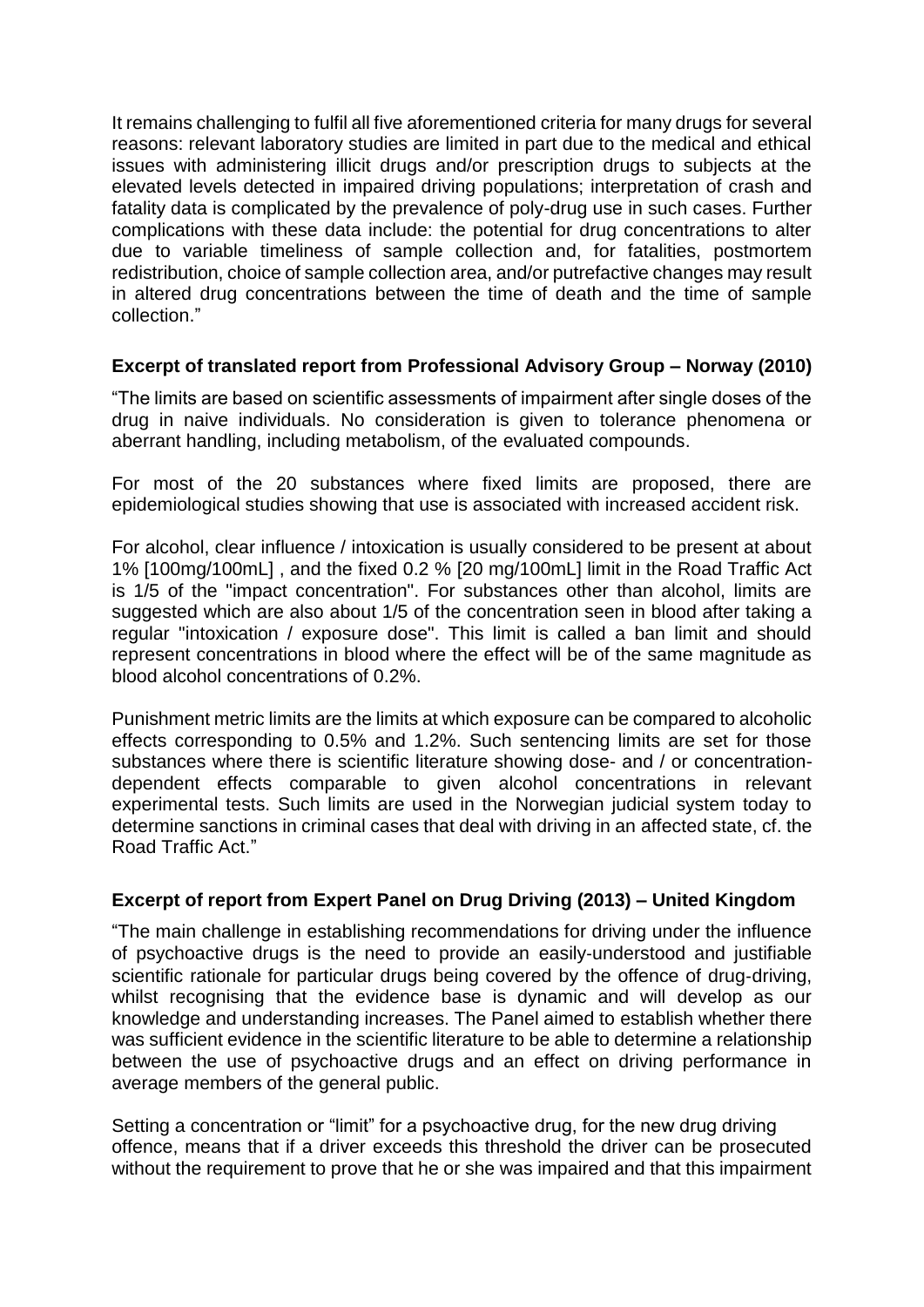was caused by the drug in his body. The implications of setting such a limit in law are therefore far‐reaching, and the Panel members accept that their task in advising Government on such limits is crucial. Before recommending drug thresholds the Panel have therefore properly considered both the empirical (epidemiological) and experimental evidence, in relation to blood drug concentrations and driving behaviour.

Therefore the Panel has not sought to define and measure or proportion a concentration of a drug in a person's body to a certain degree of impairment. There are two main reasons for this decision. Firstly, there is no universal agreement on how to objectively measure impairment for psychoactive drugs and driving. Secondly, the Panel considered that defining impairment for several different classes of drugs would prove too complicated and not sufficiently robust to inform drug-driving legislation, if such a task could be completed at all."